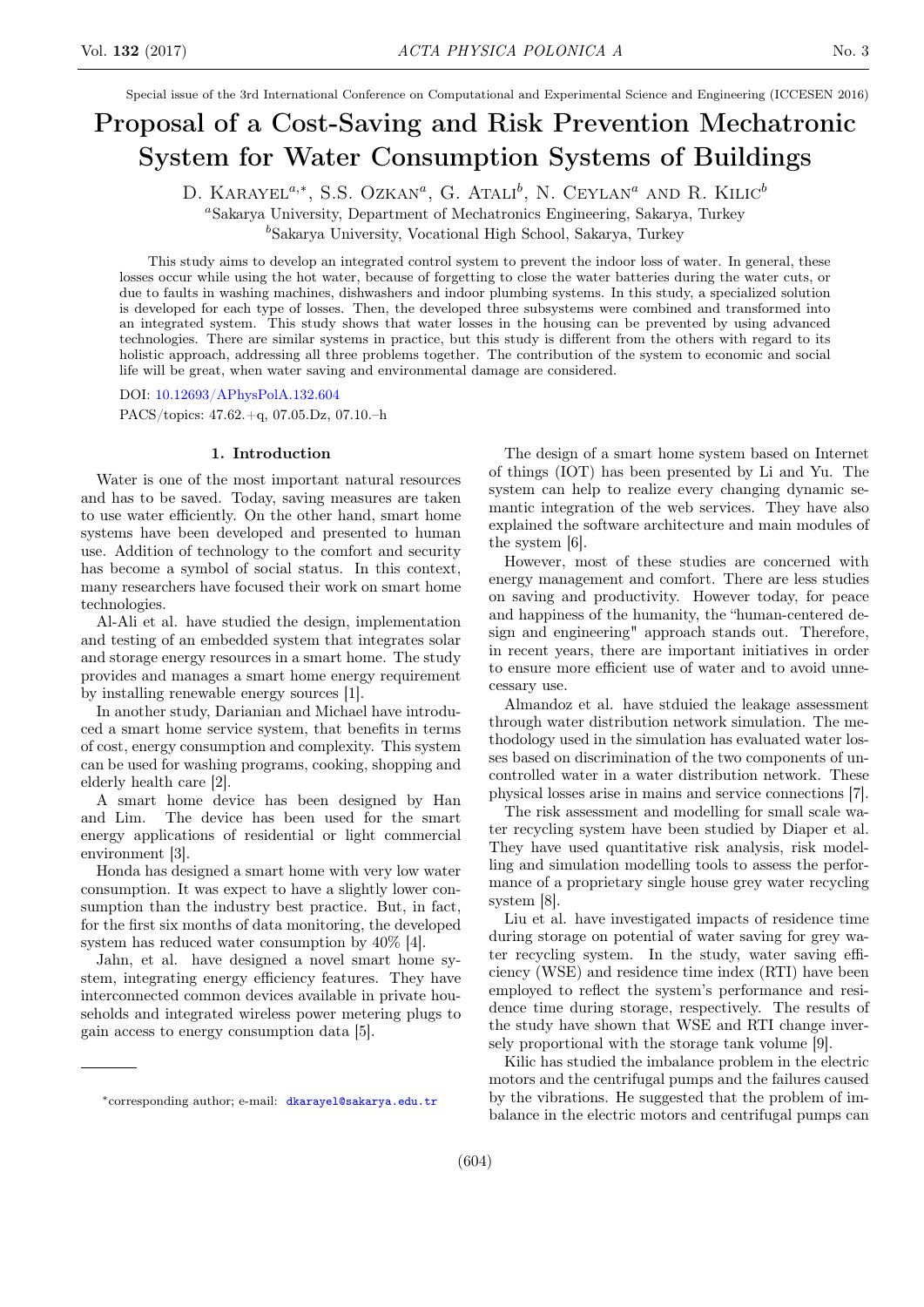be easily detected by the vibration analysis method [10]. Kilic has also studied the decrease of the leakages and prevention of water loss in drinking water distribution network system in his other study [11].

Uncu and Akdurul have studied water quality of water resources via telemetric systems. They have performed a remotely-controlled dosing operation in their study [12].

It is seen from the studies in the literature that the total water consumption can be reduced by a certain degree with saving measures. However, the loss in water distribution system of buildings is also an important consumption cause. The most of these losses can be prevented by using advanced technological techniques and equipment.

Thus, aim of this study is to design a mechatronic system, which could save water and prevent potential risks. A prototype of the designed system has been realized and the system has been tested by using the prototype.

# 2. System design for cost-saving and risk prevention

This study aims to develop an integrated control system to prevent the indoor loss of water. In general, these losses occur while using the hot water, after forgetting to close the water batteries during the water cuts, or due to faults in washing machines, dishwashers and indoor plumbing systems.

In this study, a specialized subsystem, corresponding to each problem, is developed and applied to plumbing. Then, the three developed subsystems were combined and transformed into an integrated system. These subsystems provide prevention of losses of water below the desired water temperature, the prevention of losses caused by leaks and prevention of risks resulting from the battery kept open when the water is cut off.

## 2.1. Design of hot water recycling systems

The water heater begins to heat the water when the hot water tap is opened. However, the cold water in the installation between the battery and the water heater is discharged as waste for a certain time. In this case water and energy losses occur, which cause waste of water resources. In order to overcome this disadvantage, a new system has been developed in this study.

In this system, the cold water of the hot water distribution system, that comes to battery, is being re-circulated and is being passed through heating source and is made ready to use at a suitable temperature in a very short time. This system forces the water, that does not reach the desire temperature, to pass through the heater again. Circulating can be performed when water is sent to the input of the existing network, or a separate plumbing is laid. The developed system is shown in Fig. 1.

The temperature recycling system can operate in four different modes, depending on the purpose of use. These modes are continuous operation mode, timer-controlled mode, thermostat-controlled mode and button control mode. The modes depend on the input parameters, provided by the user.



Fig. 1. The hot water recycling system.



Fig. 2. Thermostat-controlled system.

The most effective of these modes is thermostatcontrolled mode. Operation in this mode is as follows, the temperature of the water from the battery is measured by thermostat and the pump is started, when temperature is below the desired value. Hot water flows from the battery by closing the pump when the water temperature reaches the set value. In this mode user has to wait for hot water for a short period. The operation diagram of this system is presented in Fig. 2.

## 2.2. Design of flood prevention system

Another important reason of water loss is the forgotten open water batteries during the water cuts. If there is a water cut, when no one is at home, and the water tap is left open, a flooding can occur indoors, when water appears again in the line. In this case, when there is no water in plumbing, the main valve is closed by the developed system, based on readings of a pressure sensor, for detecting risky low pressure situation. When the water is turned on and the battery is disconnected,



Fig. 3. Flood prevention system.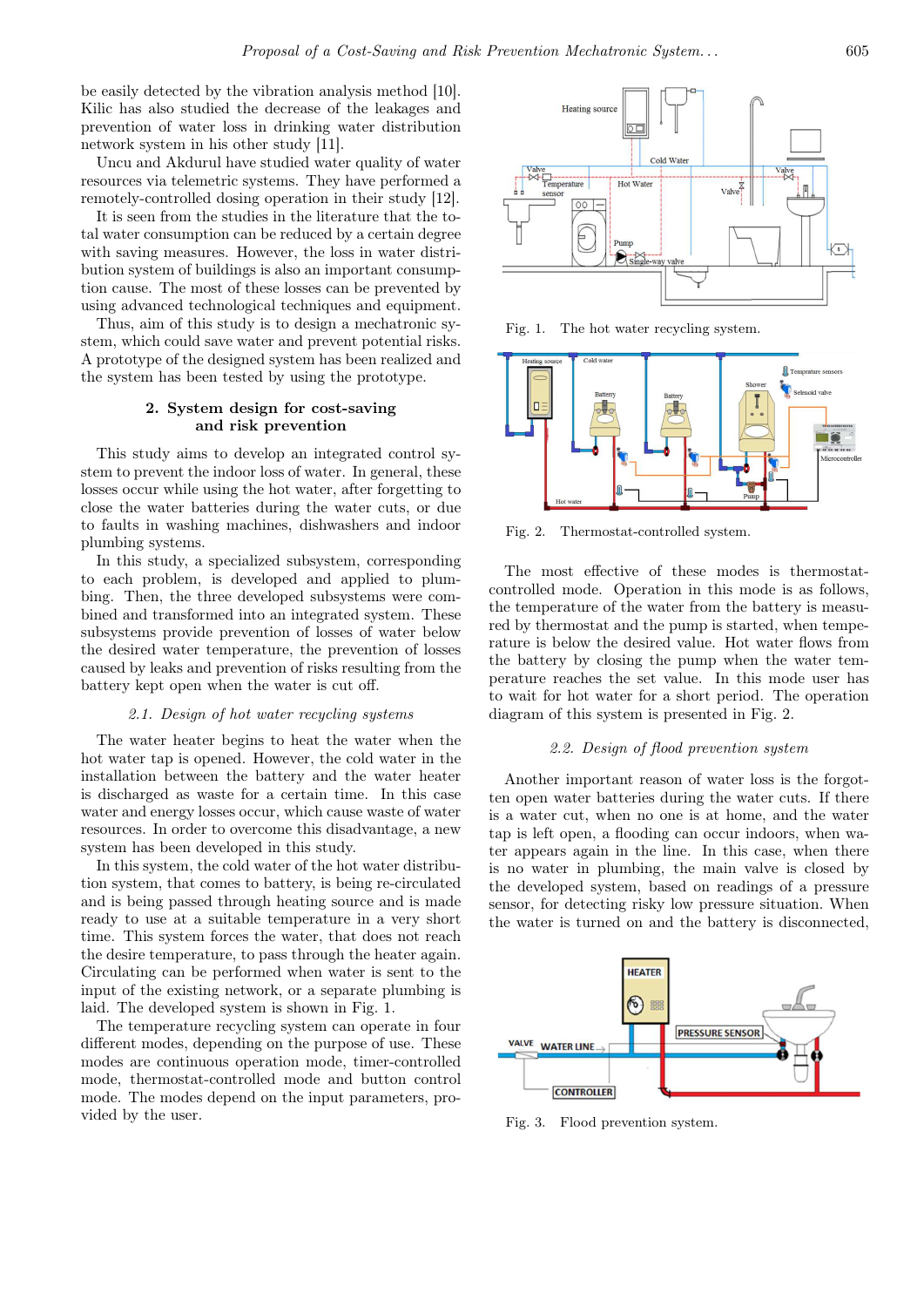the pressure in the plumbing is measured with a pressure sensor and the obtained values are sent to the control organ. Controller compares the value from the sensor with normal networks pressure. When pressure values from the sensor are smaller than the normal mains pressure, the controller closes the main inlet valve. The schematic representation of this system is shown in Fig. 3.

#### 2.3. Design of leakage prevention system

Another reason of water losses, commonly encountered in water supply systems, is leakage in plumbing or in a system connected to the plumbing. When the leakages are not detected, they cause big losses and material damages. Some similar systems have been developed for same purpose, however this study is different from the others with regard to its holistic approach, addressing all three problems together. Humidity sensors are placed in the potential leakage zones. When the abnormal humidity values are transmitted to the controller the main inlet valve is closed and the warning signal is activated. The scheme of the system is given in Fig. 4.



Fig. 4. Leak prevention system.

# 3. Integration of the systems and application

In this study, the developed subsystems for cost-saving and risk prevention are integrated into an integrated system. The hot water in the water installation has been used efficiently thanks to this integrated system. Moreover flood prevention and detection of leakage in the indoor plumbing system have been achieved. A humanmachine interface has been also developed, so that the system can be controlled and managed effectively in real time. In other words, the manual and automatic control parameters of the system have been managed via a screen.

The configuration of the integrated system is possible using various algorithms for such systems. Obviously, the algorithm selection, which would provide optimal operating conditions is important. The flow diagram, which shows the operation steps of integrated system is given in Fig. 5.

A prototype of the designed integrated system has been implemented. Numerous observations have been obtained by testing the prototype. Finally, the desired results have been compared with the obtained results and thus, the operation of the system has been verified. The prototype of the integrated system is shown in Fig. 6.



Fig. 5. The flow diagram of the system.



Fig. 6. The prototype of the integrated system.

## 4. Conclusions

In this study, an integrated indoor control system to prevent the loss of water and risks has been developed. A prototype of the designed integrated system has been implemented. The desired results have been compared with the obtained results and thus operation of the system has been verified. When the developed control system is used, water saving and prevention of environmental damage will be possible and so the system will contribute to economic and social life.

The conclusions, drawn from this study, can be summarized as follows:

- The system can be easily implemented in available structures and in structures under construction.
- The installation and operating costs of the system are low and it is practical for individual users.
- The contribution of the system will be great, considering water saving and environmental damage.
- The system can easily be applied to smart structures.